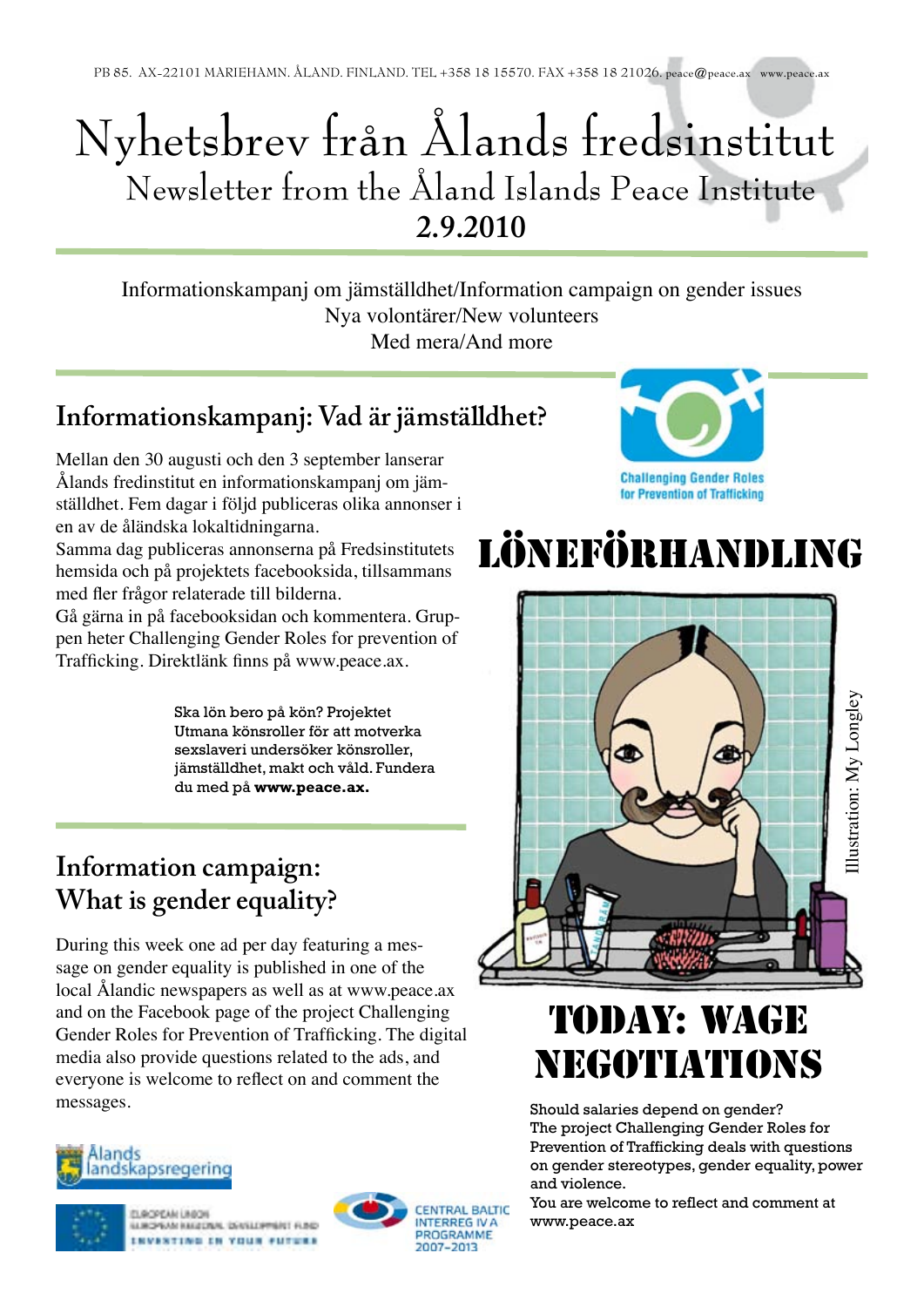### **Fredsinstitutet mötte östersjöparlamentariker**

Den 29-31 augusti höll Östersjöparlamentarikerna sammanträde på Åland. Fredsinstitutets direktör Sia Spiliopoulou Åkermark höll ett anförande i plenarseminariet under rubriken 'The Baltic Sea Region as an Area of Peace and Security'. Anförandet (på engelska) kan laddas ner i pdf från fredsinstitutets hemsida. Ålands fredsinstitut fick också besök av representanter från Östersjöparlamentarikernas arbetsgrupp för civil säkerhet med speciellt fokus på människohandel. Arbetsgruppen fick information om Ålands fredsinstituts arbete inom projektet Utmana könsroller för att motverka sexslaveri.

## **Director of ÅIPI held speech for Baltic Sea Parliamentarians**

On 29th to 31st of August a Baltic Sea Parliamentary Conference (BSPC) was held on Åland. Representatives for the Working Group on Civil Security with special focus on human trafficking visited the Åland Islands Peace Institute for information on the project Challenging Gender Roles for Prevention of Trafficking. The Peace Institute Director, Sia Spiliopoulou Åkermark, gave a speech in the plenary session, under the heading 'The Baltic Sea Region as an Area of Peace and Security'. The speech can be downloaded at www. peace.ax.



#### **Nya volontärer/New volunteers**

Lukrecija Bielskyte är EVS-volontär vid Ålands Fredsinstitut från augusti 2010 till juni 2011. Hon kommer från Litauen och har utbildat sig till filolog (språkvetare) vid Vilnius Universitet och hennes huvudämnen var det svenska språket och litteraturen. På fredsinstitutet jobbar hon med närområdessamarbete och är i synnerhet ansvarig för kontakterna mellan Åland och Litauen. Hon talar litauiska, svenska och engelska.

#### **lukrecija[at]peace.ax**

Lukrecija Bielskyte is an EVS volunteer at the Peace Institute from August 2010 to June 2011. She comes from Lithuania and has a bachelor degree in Scandinavian (Swedish) philology from Vilnius University. The Swedish language, literature and culture were her main subjects. Her main responsibility at the Peace Institute is to keep contact with the neighbouring countries and especially with Lithuania. She speaks Lithuanian, Swedish and English.



Jeanette Mauricio är journalist och kommer att jobba som volontär på Fredsinstitutet från augusti 2010 till juni 2011. Hon kommer främst att arbeta med kommunikation, EVS-volontärprogrammet och genusfrågor. Jeanette har en masterexamen i mänskliga rättigheter och även en masterexamen i genusstudier vid Complutense Universitet i Spanien samt en magisterutbildning i journalistik från San Marcos Nationaluniversitet i Peru. Hon hade arbetat med massmedia i olika former samt inom presskontoret vid myndigheten för ungdomsfrågor i Spanien. Jeanette talar spanska, engelska och franska.

#### **jeanette[at]peace.ax**

Jeanette Mauricio is a journalist and will be a volunteer at the Peace Institute from 05.08.2010 to 31.05.2011. At the Peace Institute Jeanette will work with supporting activities related to communication, the youth program and gender issues. Jeanette has a Master's degree in human rights, another Master's degree in gender studies from Complutense University in Spain, and a Bachelor's degree in journalism from National University San Marcos in Peru. She has previously worked in different mass media and in the press office of the public administration for youth issues. Jeanette speaks Spanish, English and French.